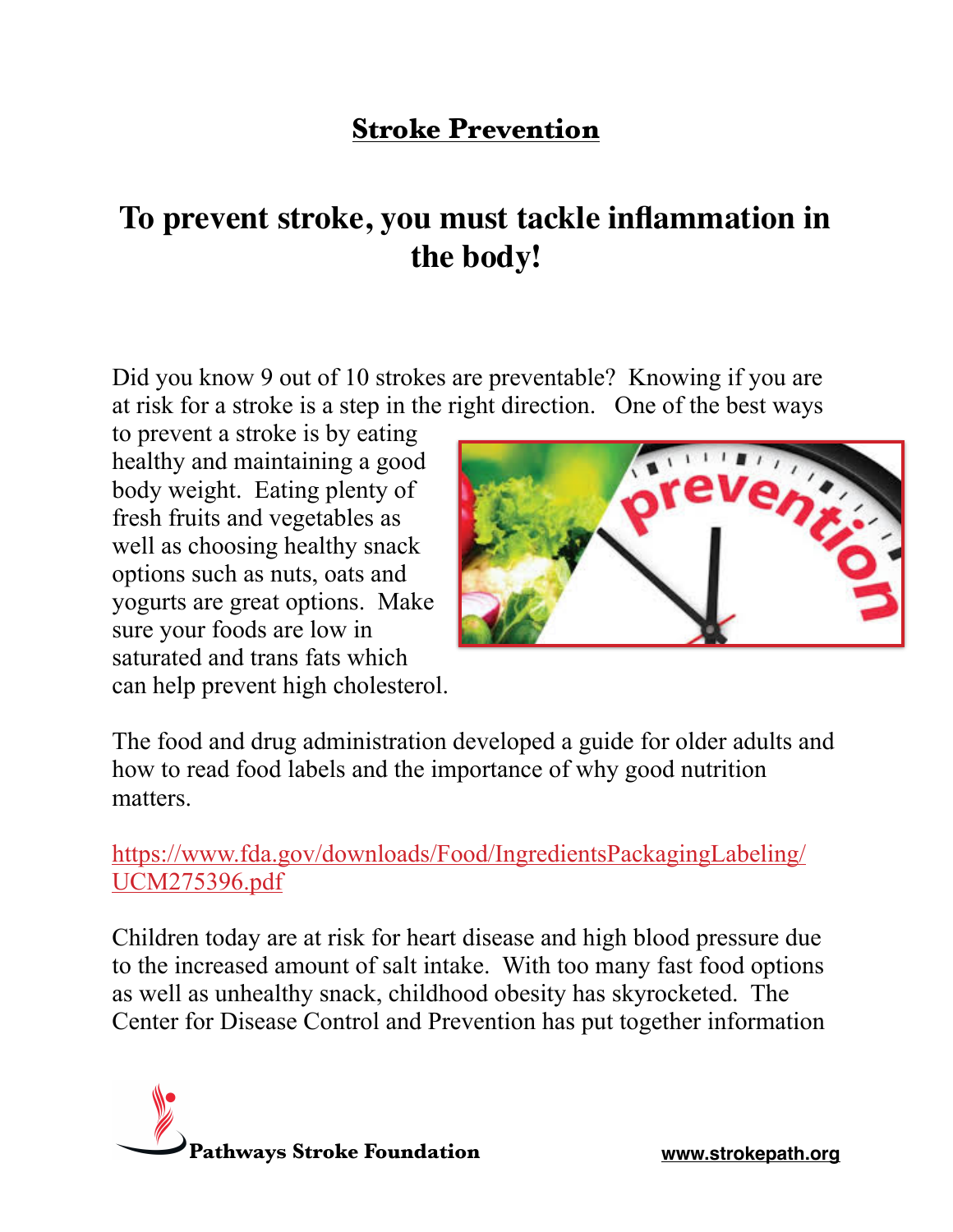that are wonderful guidelines in reducing salt intake in children's diets today.

[https://www.cdc.gov/](https://www.cdc.gov/vitalsigns/children-sodium/) [vitalsigns/children](https://www.cdc.gov/vitalsigns/children-sodium/)[sodium/](https://www.cdc.gov/vitalsigns/children-sodium/)

When is comes to young as well as older adults, results from numerous studies show that there is



a direct correlation with high salt intake and a significant increased risk of high blood pressure, and stroke. We should not be ingesting more than 5 grams of salt per day, and these studies also show that the average person takes in 10 grams per day. Health.gov is a health insurance exchange website operated under the United States federal government and has provided an extensive Dietary Guidelines for Americans. Its goal is to make recommendations about the components of a healthy and nutritionally adequate diet to help promote health and prevent chronic disease for current and future generations.

## <https://health.gov/dietaryguidelines/2015/guidelines/>

#### **Exercise**

Exercise greatly reduces your risk of stroke. A meta analysis of 23 studies over a 30 year period concluded that moderate and high levels of physical activity are associated with reduced risk of total, ischemic, and hemorrhagic strokes. In addition, physical exercise was found to decrease blood pressure even in subjects with low responsiveness to medical treatment.

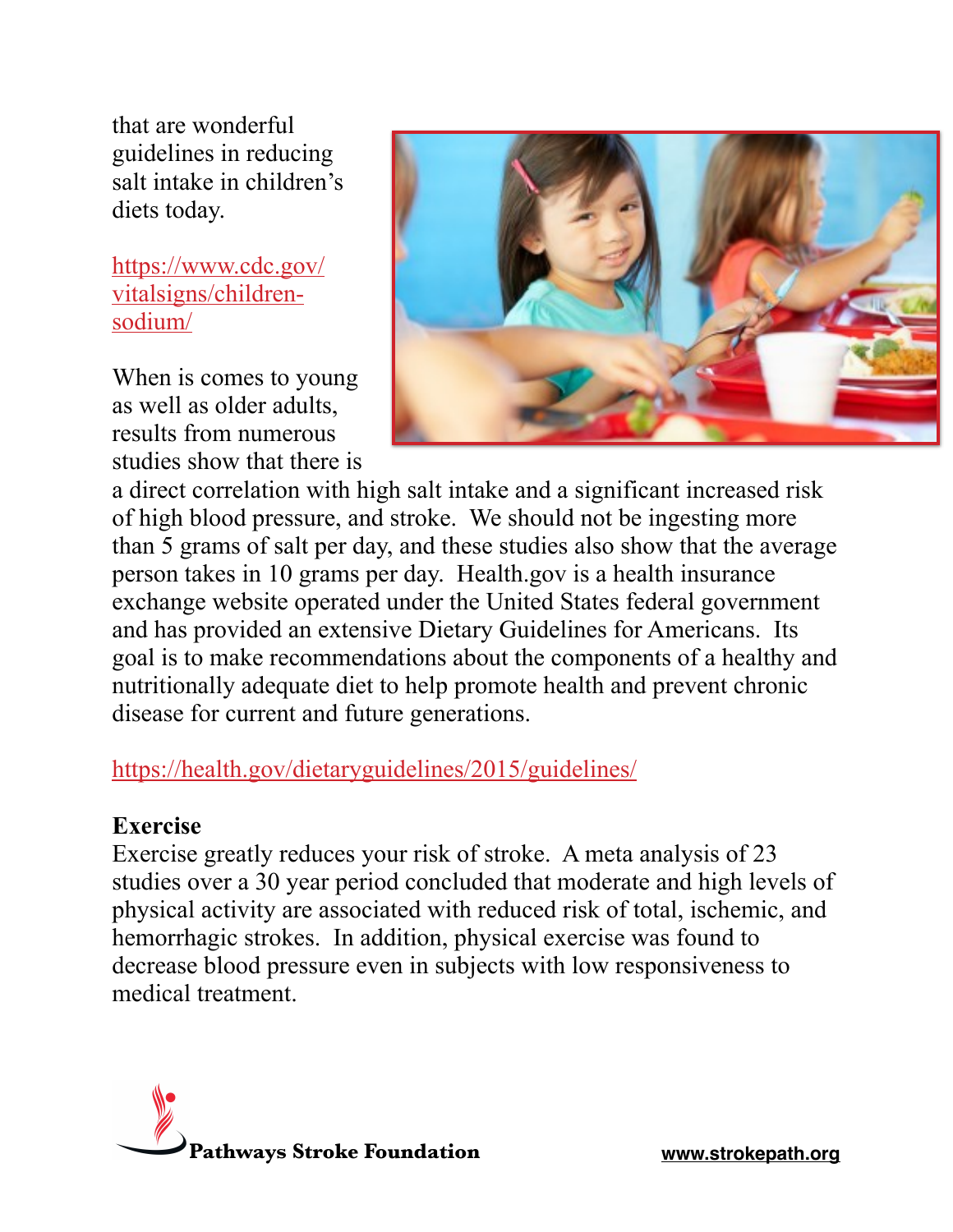So how do you get started? Find workouts that you like and to which

you have access. Start locally. Check your library for free classes. Some local organizations, churches or gyms offer free classes and its a great way to socialize as well. The University of Wisconsin Hospitals and Clinics Authority, has put together an extensive Stroke Prevention Exercise Program that can be found here



[https://www.uwhealth.org/stroke/](https://www.uwhealth.org/stroke/stroke-prevention-exercise-program-spep/25832) [stroke-prevention-exercise-program-spep/25832](https://www.uwhealth.org/stroke/stroke-prevention-exercise-program-spep/25832)

### **Hydration**

People often eliminate a key factor to health; hydration! Drinking adequate water

offers increased protection when it comes to heart problems including stroke. Although strokes are commonly related to the elderly, stroke prevention needs



to begin in the early stages of life.

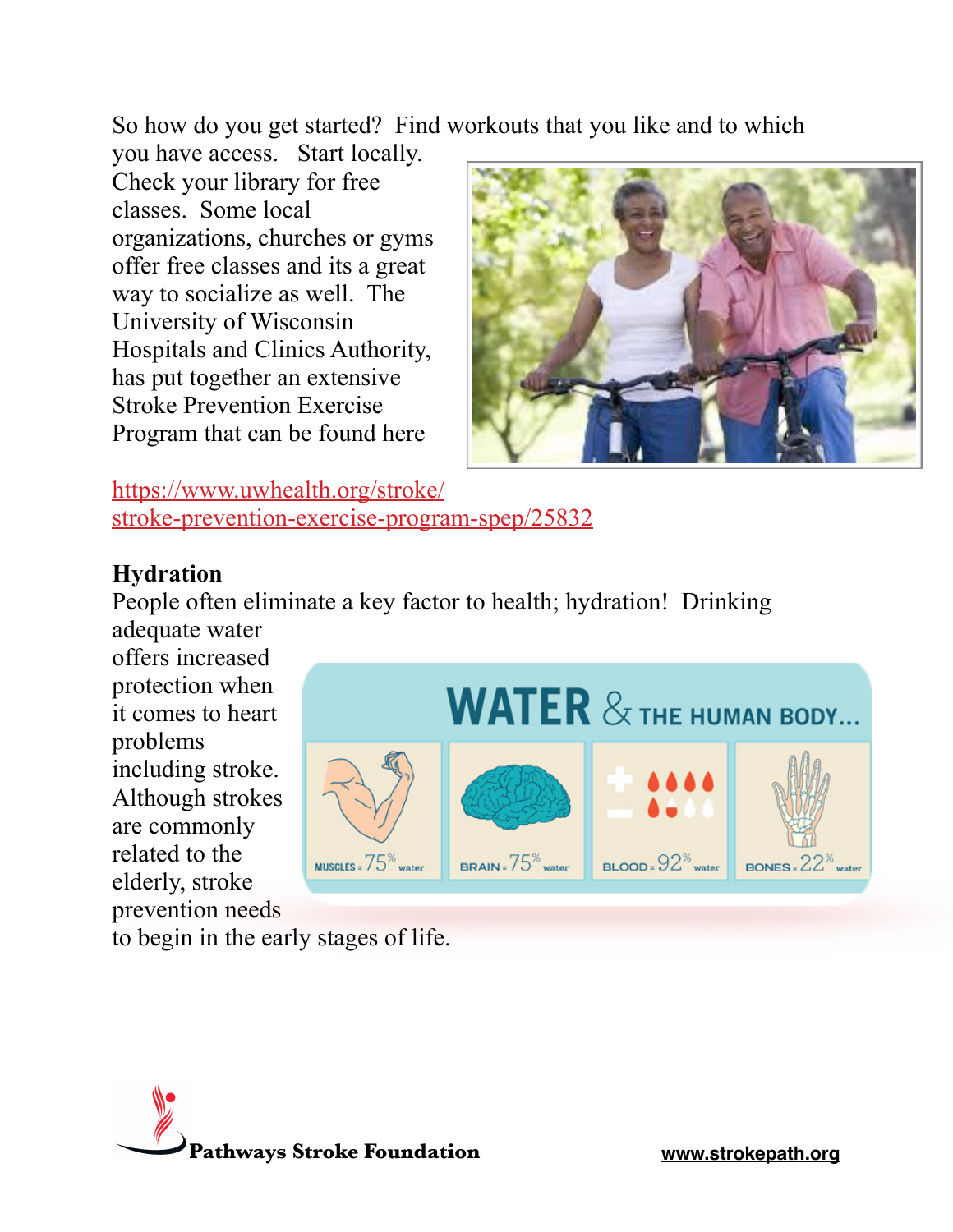When drinking water, its important to remember to consume a minimum of one cup of water for every 20 pounds of body weight daily. A lack of water leads to thickening of the blood, making a stroke all the more likely. Blood is at its thickest in the morning, which a leading reason why stokes and heart attacks occur at this time. Do not reach for that cup of coffee or other fruit drinks as they temporarily thicken the blood. So reach for that water first and start your hydration off right!

## **Happiness / Well Being**

Happiness can be a rare state of mind following a brain injury, and not only for the survivor but care givers suffer as well. Happiness can be a key element to fighting depression and despair which can lead to a stroke. A study conducted by Harvard health shows a link between [depression and stroke. https://www.health.harvard.edu/diseases-and](https://www.health.harvard.edu/diseases-and-conditions/harvard-study-links-depression-to-stroke)[conditions/harvard-study-links-depression-to-stroke](https://www.health.harvard.edu/diseases-and-conditions/harvard-study-links-depression-to-stroke). In addition, according to the March 4 2008 issue in Neurology Medical Journal, the American Academy of Neurology studied over 20,000 people over 8.5 years and found that physiological distress may increase the risk of stroke.

Emotional wellbeing is a factor in how we make healthy of unhealthy lifestyle choices of any kind. Stress is usually a main indicator of the bad lifestyle choices we may make. For instance, increased food, drug and alcohol lifestyle